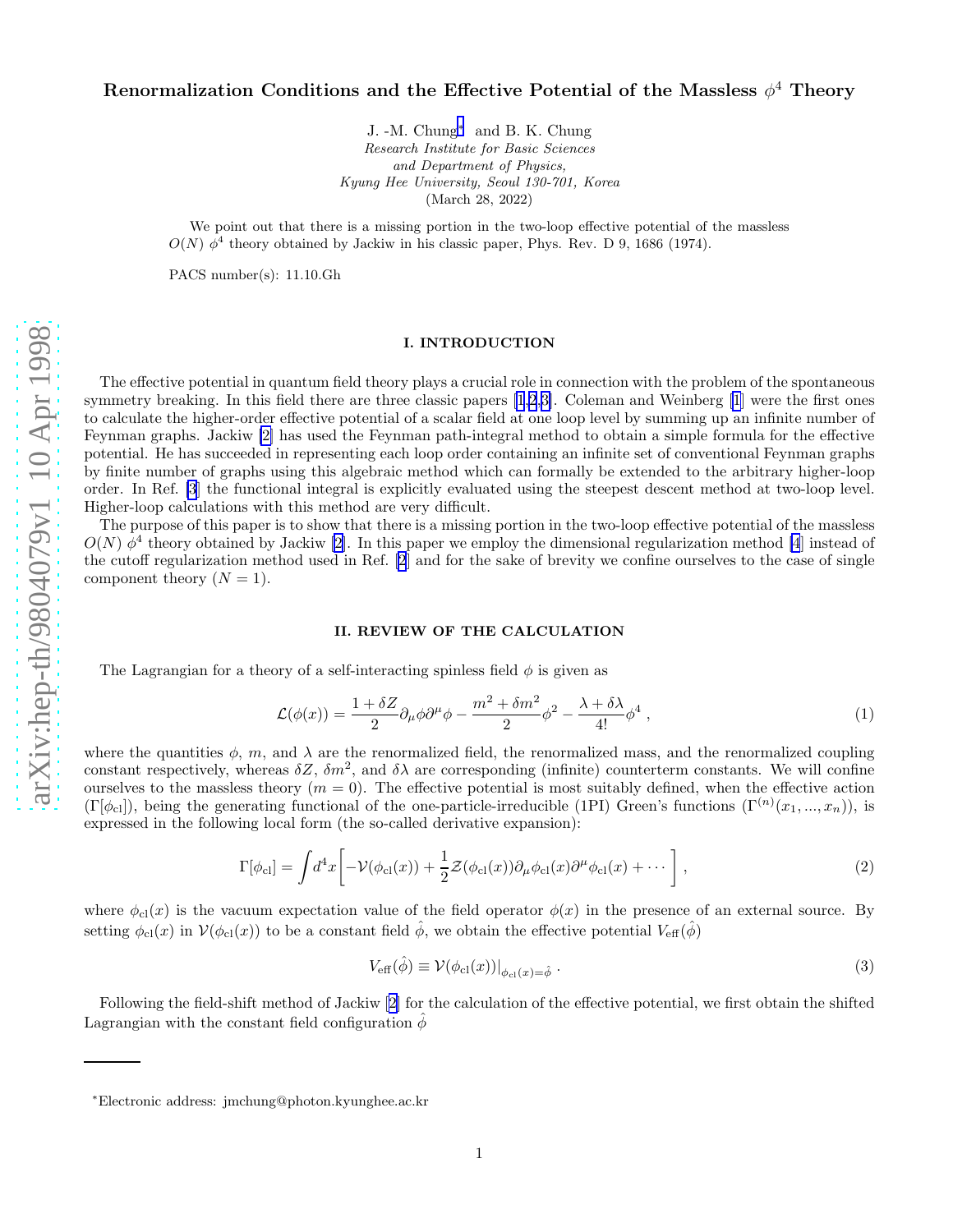$$
\mathcal{L}(\hat{\phi}; \phi(x)) = \frac{1 + \delta Z}{2} \partial_{\mu} \phi \partial^{\mu} \phi - \frac{1}{2} \left( \delta m^2 + \frac{\lambda + \delta \lambda}{2} \hat{\phi}^2 \right) \phi^2 \n- \frac{\lambda + \delta \lambda}{6} \hat{\phi} \phi^3 - \frac{\lambda + \delta \lambda}{4!} \phi^4.
$$
\n(4)

The Feynman rules for this shifted Lagrangian are given in Fig. 1.

$$
= \frac{i\hbar}{(1+\delta Z)k^2 - \delta m^2 - (\lambda + \delta \lambda)\hat{\phi}^2/2}
$$

$$
\sum = -\frac{i(\lambda + \delta \lambda)}{\hbar}, \quad \sum = -\frac{i(\lambda + \delta \lambda)\hat{\phi}}{\hbar}
$$

FIG. 1. Feynman rules of the shifted Lagrangian, Eq. (4).

Without introducing any new loop-expansion parameter, which is eventually set to be unity, we will use  $\hbar$  as a loop-countingparameter [[5](#page-6-0)]. This is the reason why we have kept all the traces of  $\hbar$ 's in the Feynman rules above in spite of our employment of the usual "God-given" units,  $\hbar = c = 1$ . In addition to the above Feynman rules, Fig. 1, which are used in constructing two- and higher-loop vacuum diagrams, we need another rule (Fig. 2) solely for a one-loop vacuum diagram which is dealt with separately in Jackiw's derivation of his prescription and is essentially the same as that of Coleman and Weinberg [\[1](#page-6-0)] from the outset.

$$
= -\ln\left(1 - \frac{(\lambda + \delta\lambda)\dot{\phi}^2/2}{(1 + \delta Z)k^2 - \delta m^2}\right)
$$

FIG. 2. Feynman rule for one-loop vacuum diagram.

Using the rules, Fig. 1 and Fig. 2, and including the terms of zero-loop order, we arrive at the formal expression of the effective potential up to two-loop order:

$$
V_{\text{eff}}(\hat{\phi}) = \left[\frac{\delta m^2}{2}\hat{\phi}^2 + \frac{\lambda + \delta\lambda}{4!}\hat{\phi}^4\right] + \left[\text{Diag. 1}\right] + \left[\text{Diag. 2}\right] + \left[\text{Diag. 3}\right].\tag{5}
$$

The last three (bracketed-) terms on the right-hand side in the above equation appear in Fig. 3.

$$
-\frac{\hbar}{i}\left[\frac{1}{2}\bigotimes +\frac{1}{2^3}\bigotimes +\frac{1}{3!2}\bigoplus\right]
$$

FIG. 3. [Diag. 1]+ [Diag. 2]+ [Diag. 3].

For the purposes of renormalization we first expand the counterterm constants in power series, beginning with order  $\hbar$ :

$$
\delta m^2 = \hbar \delta m_1^2 + \hbar^2 \delta m_2^2 + \cdots ,
$$
  
\n
$$
\delta \lambda = \hbar \delta \lambda_1 + \hbar^2 \delta \lambda_2 + \cdots ,
$$
  
\n
$$
\delta Z = \hbar \delta Z_1 + \hbar^2 \delta Z_2 + \cdots .
$$

In what follows we will use the following notation for the effective potential up to the L-loop order:

$$
V_{\text{eff}}^{[L]}(\hat{\phi}) = \sum_{i=0}^{L} \hbar^i V_{\text{eff}}^{(i)}(\hat{\phi}) .
$$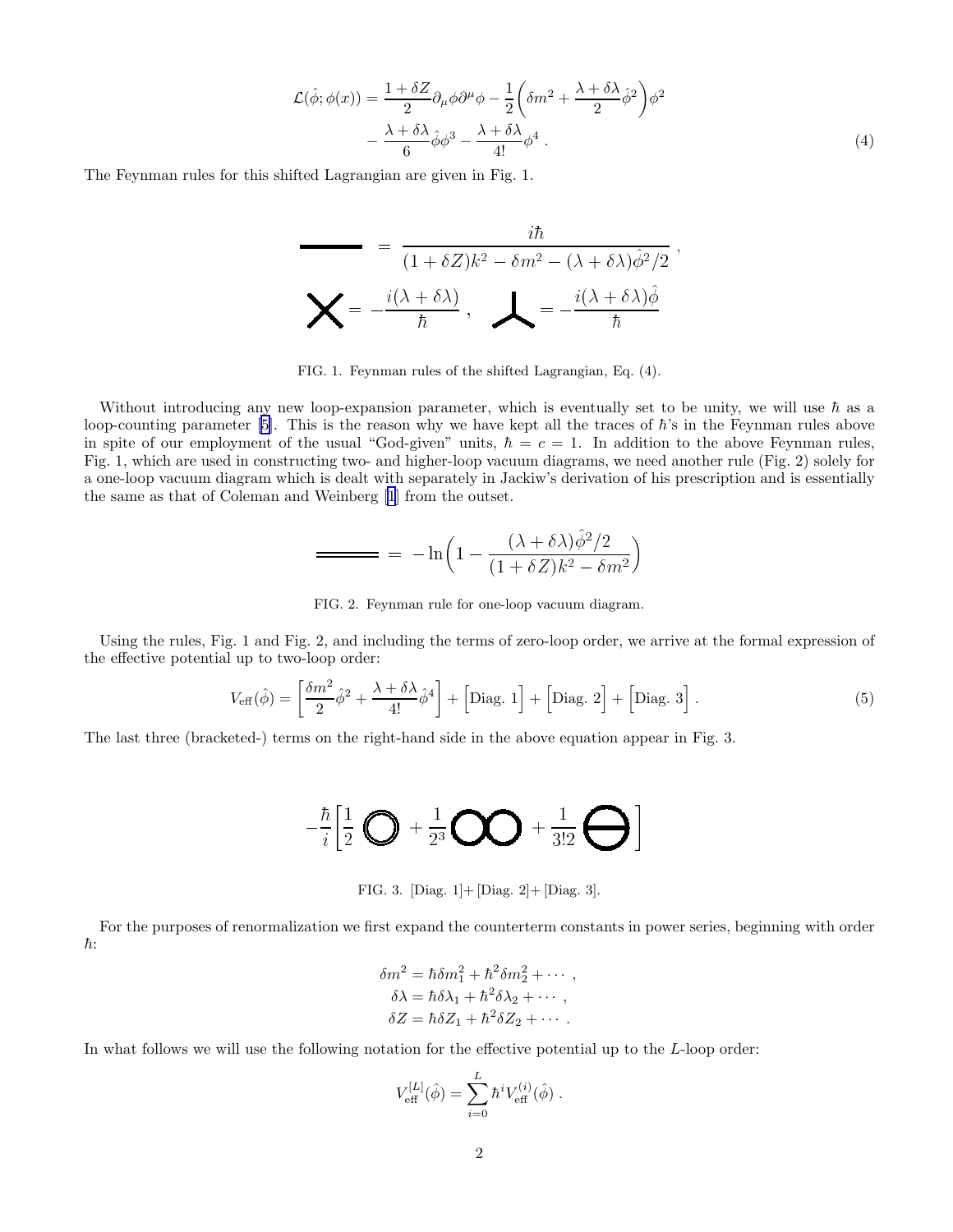<span id="page-2-0"></span>The zero-loop part of the effective potential is given as

$$
V_{\text{eff}}^{(0)}(\hat{\phi}) = \frac{\lambda}{4!} \hat{\phi}^4 \ . \tag{6}
$$

The one-loop part of the effective potential is readily obtained as

$$
V_{\text{eff}}^{(1)}(\hat{\phi}) = \frac{\delta m_1^2}{2} \hat{\phi}^2 + \frac{\delta \lambda_1}{4!} \hat{\phi}^4 - \frac{\lambda^2 \hat{\phi}^4}{8(4\pi)^2 \epsilon} + \frac{\lambda^2 \hat{\phi}^4}{(4\pi)^2} \left[ -\frac{3}{32} + \frac{\gamma}{16} + \frac{1}{16} \ln \left( \frac{\lambda \hat{\phi}^2 / 2}{4\pi M^2} \right) \right],\tag{7}
$$

where  $\gamma$  is the usual Euler constant and M is an arbitrary constant with mass dimension. The  $\epsilon$  poles in this equation are readily cancelled out by choosing the counterterm constants  $\delta m_1^2$  and  $\delta \lambda_1$  as follows:

$$
\delta m_1^2 = a_1 \;, \qquad \delta \lambda_1 = \frac{3\lambda^2}{(4\pi)^2 \epsilon} + b_1 \;, \tag{8}
$$

where  $a_1$  and  $b_1$  are unspecified but finite constants at this stage. One may put  $a_1$  (and  $a_2$  below) to be zero from the beginning because the theory is massless. In our dimensional regularization scheme the pole part of  $\delta m_1^2$  vanishes, but this is not the case in the cutoff regularization method. Besides  $\delta m_1^2$  and  $\delta \lambda_1$ , there is another counterterm constant. It is  $\delta Z_1$ . In Jackiw's calculation,  $\delta Z_1$  is set to be zero. This is matched to the standard condition for the defining the scale of the field

$$
\mathcal{Z}|_{\hat{\phi}=0} = 1. \tag{9}
$$

In the massless theory, however, the above condition is afflicted by the infrared singularity, as remarked by Coleman andWeinberg [[1\]](#page-6-0). (In fact, this singularity cannot be seen in  $\mathcal{Z}^{(1)}$ , the one-loop order contribution to  $\mathcal{Z}$ . The infrared singularity appears for the first time in the two-loop order [\[6](#page-6-0)].)

Now let us determine  $\delta Z_1$  so as to meet the following modified condition which avoids the infrared singularity:

$$
\mathcal{Z}|_{\hat{\phi}^2 = M^2} = 1. \tag{10}
$$

To this end, we use the following relation [\[7](#page-6-0)]

$$
\mathcal{Z}|_{\hat{\phi}^2 = M^2} = \frac{\partial \tilde{\Gamma}_{\hat{\phi}}^{(2)}(p^2)}{\partial p^2}\bigg|_{p^2 = 0, \hat{\phi}^2 = M^2},
$$
\n(11)

where  $\tilde{\Gamma}_1^{(2)}$  $\hat{\phi}^{(2)}(p^2)$  is the (momentum-conserving) 1PI two-point Green's function in the shifted theory. The right-hand side of Eq. (11) is calculated as

$$
1+\frac{\hbar\lambda}{6(4\pi)^2}+\hbar\delta Z_1,
$$

from which we find

$$
\delta Z_1 = -\frac{\lambda}{6(4\pi)^2} \equiv c_1 \tag{12}
$$

Note that this wave function renormalization constant  $\delta Z_1$  is free of  $\epsilon$  singularity. But in a higher-loop order the wave function renormalization constant  $\delta Z_n$  may have the  $\epsilon$  singularity.

The two-loop part of the effective potential is obtained as

$$
V_{\text{eff}}^{(2)}(\hat{\phi}) = \frac{\delta m_2^2}{2} \hat{\phi}^2 + \frac{\delta \lambda_2}{4!} \hat{\phi}^4 - \frac{a_1 \lambda \hat{\phi}^2}{2(4\pi)^2 \epsilon} - \frac{3\lambda^3 \hat{\phi}^4}{8(4\pi)^4 \epsilon^2} + \frac{\lambda^3 \hat{\phi}^4}{8(4\pi)^4 \epsilon} - \frac{b_1 \lambda \hat{\phi}^4}{4(4\pi)^2 \epsilon} + \frac{c_1 \lambda^2 \hat{\phi}^4}{4(4\pi)^2 \epsilon} + \frac{a_1 \lambda^2 \hat{\phi}^2}{(4\pi)^2} \left[ -\frac{1}{4} + \frac{\gamma}{4} + \frac{1}{4} \ln \left( \frac{\lambda \hat{\phi}^2/2}{4\pi M^2} \right) \right] + \frac{b_1 \lambda \hat{\phi}^4}{(4\pi)^2} \left[ -\frac{1}{8} + \frac{\gamma}{8} + \frac{1}{8} \ln \left( \frac{\lambda \hat{\phi}^2/2}{4\pi M^2} \right) \right] - \frac{c_1 \lambda^2 \hat{\phi}^4}{(4\pi)^2} \left[ -\frac{1}{8} + \frac{\gamma}{8} + \frac{1}{8} \ln \left( \frac{\lambda \hat{\phi}^2/2}{4\pi M^2} \right) \right] + \frac{\lambda^3 \hat{\phi}^4}{(4\pi)^4} \left[ \frac{11}{32} + \frac{A}{8} - \frac{5}{16} \gamma + \frac{3}{32} \gamma^2 - \frac{5}{16} \ln \left( \frac{\lambda \hat{\phi}^2/2}{4\pi M^2} \right) + \frac{3}{16} \gamma \ln \left( \frac{\lambda \hat{\phi}^2/2}{4\pi M^2} \right) + \frac{3}{32} \ln^2 \left( \frac{\lambda \hat{\phi}^2/2}{4\pi M^2} \right) \right].
$$
 (13)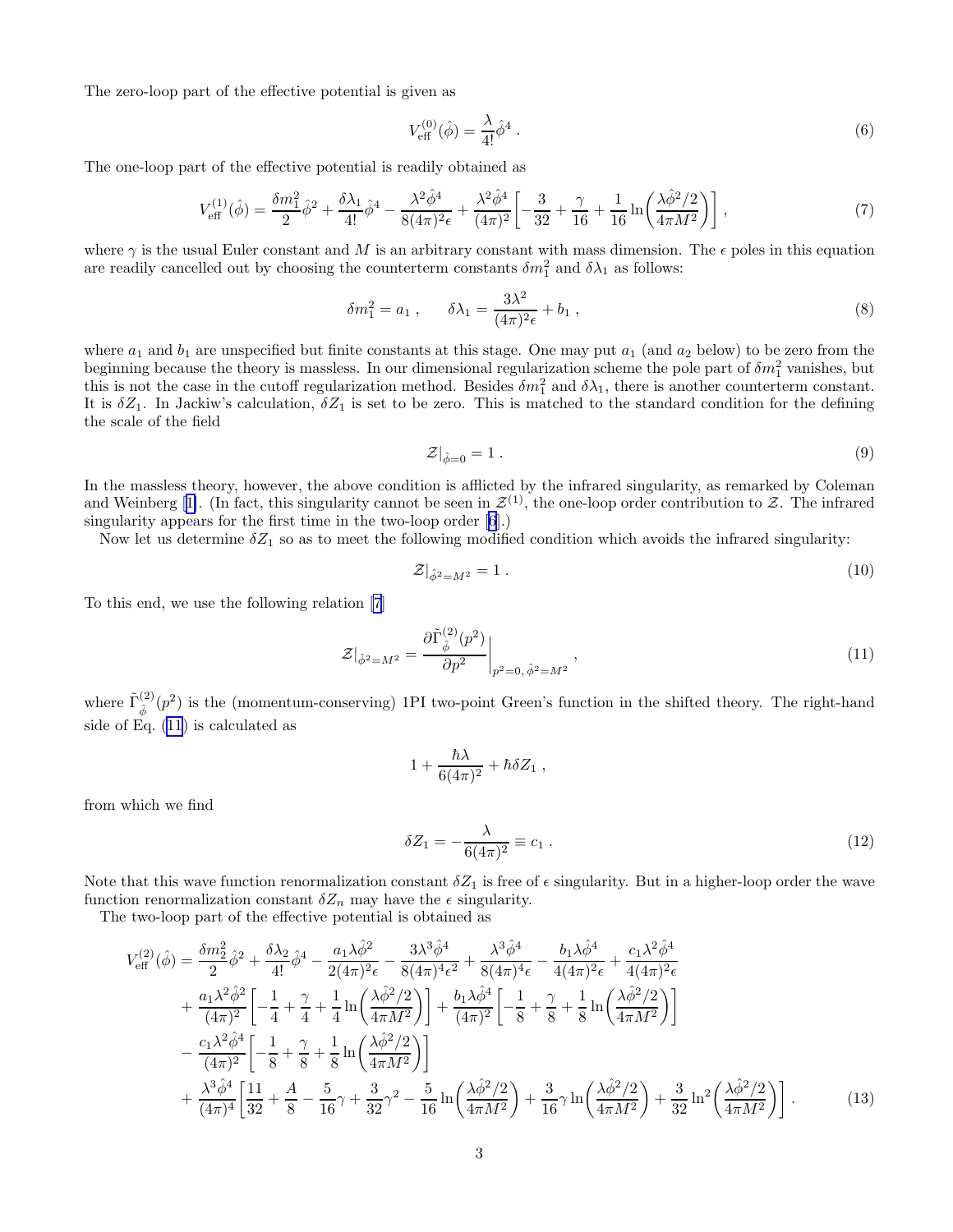<span id="page-3-0"></span>Inthe above equation,  $A$  is a constant whose value is defined in Eq.  $(A2)$  $(A2)$  $(A2)$ . Notice that the so-called "dangerous" pole terms such as  $\left[\hat{\phi}^l/\epsilon^m\right]\ln^n[\lambda\hat{\phi}^2/(4\pi M^2)]$ ,  $(l=0,2,4; m=1,2; n=1,2)$ , in the above equation, which cannot be removed by terms of counterterm constants  $(\delta m^2 \hat{\phi}^2/2$  and  $\delta \lambda \hat{\phi}^4/(4!))$ , have been completely cancelled out among each other. The counterterm constants  $\delta m_2^2$  and  $\delta \lambda_2$  are determined as

$$
\delta m_2^2 = \frac{a_1 \lambda}{(4\pi)^2 \epsilon} + a_2 ,
$$
  
\n
$$
\delta \lambda_2 = \frac{9\lambda^3}{(4\pi)^4 \epsilon^2} - \frac{3\lambda^3}{(4\pi)^4 \epsilon} + \frac{6b_1 \lambda}{(4\pi)^2 \epsilon} - \frac{6c_1 \lambda^2}{(4\pi)^2 \epsilon} + b_2 ,
$$
\n(14)

where  $a_2$  and  $b_2$  are also unspecified but finite constants.

In the massive  $O(N)$   $\phi^4$  theory, the renormalization conditions

$$
\tilde{\Gamma}^{(2)}(0) = -m^2 \; , \quad \tilde{\Gamma}^{(4)}(0) = -\lambda \; ,
$$

are respectively translated into

$$
\left.\frac{d^2 V_{\text{eff}}(\hat{\phi})}{d \hat{\phi}^2}\right|_{\hat{\phi}=0}=m^2\ ,\quad \left.\frac{d^4 V_{\text{eff}}(\hat{\phi})}{d \hat{\phi}^4}\right|_{\hat{\phi}=0}=\lambda\ .
$$

In our massless theory, however, we encounter the infrared singularity in the defining condition for a coupling constant. To avoid this difficulty we follow Coleman and Weinberg [\[1](#page-6-0)] and require

$$
\left. \frac{d^2 V_{\text{eff}}(\hat{\phi})}{d\hat{\phi}^2} \right|_{\hat{\phi}=0} = 0 \;, \quad \left. \frac{d^4 V_{\text{eff}}(\hat{\phi})}{d\hat{\phi}^4} \right|_{\hat{\phi}^2 = M^2} = \lambda \; . \tag{15}
$$

Then constants  $a_1, a_2, b_1$ , and  $b_2$  are determined order by order as follows:

$$
a_1 = a_2 = 0,
$$
  
\n
$$
b_1 = -\frac{\lambda^2}{(4\pi)^2} \left[ 4 + \frac{3}{2}\gamma + \frac{3}{2}\ln\left(\frac{\lambda/2}{4\pi}\right) \right],
$$
  
\n
$$
b_2 = \frac{\lambda^3}{(4\pi)^4} \left[ \frac{139}{4} - 3A + 15\gamma + \frac{9}{4}\gamma^2 + \left(15 + \frac{9}{2}\gamma\right)\ln\left(\frac{\lambda/2}{4\pi}\right) + \frac{9}{4}\ln^2\left(\frac{\lambda/2}{4\pi}\right) \right]
$$
  
\n
$$
+ \frac{c_1\lambda^2}{(4\pi)^2} \left[ \frac{19}{2} + 3\gamma + 3\ln\left(\frac{\lambda/2}{4\pi}\right) \right].
$$
\n(16)

After disposing successfully all divergent terms in Eqs. [\(7](#page-2-0)) and [\(13](#page-2-0)) by the counterterm constants in Eqs. [\(8](#page-2-0)) and  $(14)$ , we eventually arrive at our new result satisfying the conditions in Eq.  $(15)$ :

$$
V_{\text{eff}}^{[2]}(\hat{\phi}) = \left[\frac{\lambda}{4!}\hat{\phi}^4\right] + \frac{\hbar\lambda^2\hat{\phi}^4}{(4\pi)^2} \left[-\frac{25}{96} + \frac{1}{16}\ln\left(\frac{\hat{\phi}^2}{M^2}\right)\right] + \frac{\hbar^2\lambda^3\hat{\phi}^4}{(4\pi)^4} \left[\frac{55}{24} - \frac{13}{16}\ln\left(\frac{\hat{\phi}^2}{M^2}\right) + \frac{3}{32}\ln^2\left(\frac{\hat{\phi}^2}{M^2}\right)\right] + \frac{c_1\hbar^2\lambda^2\hat{\phi}^4}{(4\pi)^2} \left[\frac{25}{48} - \frac{1}{8}\ln\left(\frac{\hat{\phi}^2}{M^2}\right)\right].
$$
\n(17)

Our result differs from that of Jackiw (see Eq. (3.17) in Ref. [\[2](#page-6-0)]) just by the underlined square-bracket term in Eq. (17) which is the missing portion in his calculation of the two-loop effective potential. After substituting the value of  $c_1$ of Eq. [\(12](#page-2-0)), we have the final form of the effective potential up to the two-loop order as follows:

$$
V_{\text{eff}}^{[2]}(\hat{\phi}) = \left[\frac{\lambda}{4!}\hat{\phi}^4\right] + \frac{\hbar\lambda^2\hat{\phi}^4}{(4\pi)^2} \left[-\frac{25}{96} + \frac{1}{16}\ln\left(\frac{\hat{\phi}^2}{M^2}\right)\right] + \frac{\hbar^2\lambda^3\hat{\phi}^4}{(4\pi)^4} \left[\frac{635}{288} - \frac{19}{24}\ln\left(\frac{\hat{\phi}^2}{M^2}\right) + \frac{3}{32}\ln^2\left(\frac{\hat{\phi}^2}{M^2}\right)\right].\tag{18}
$$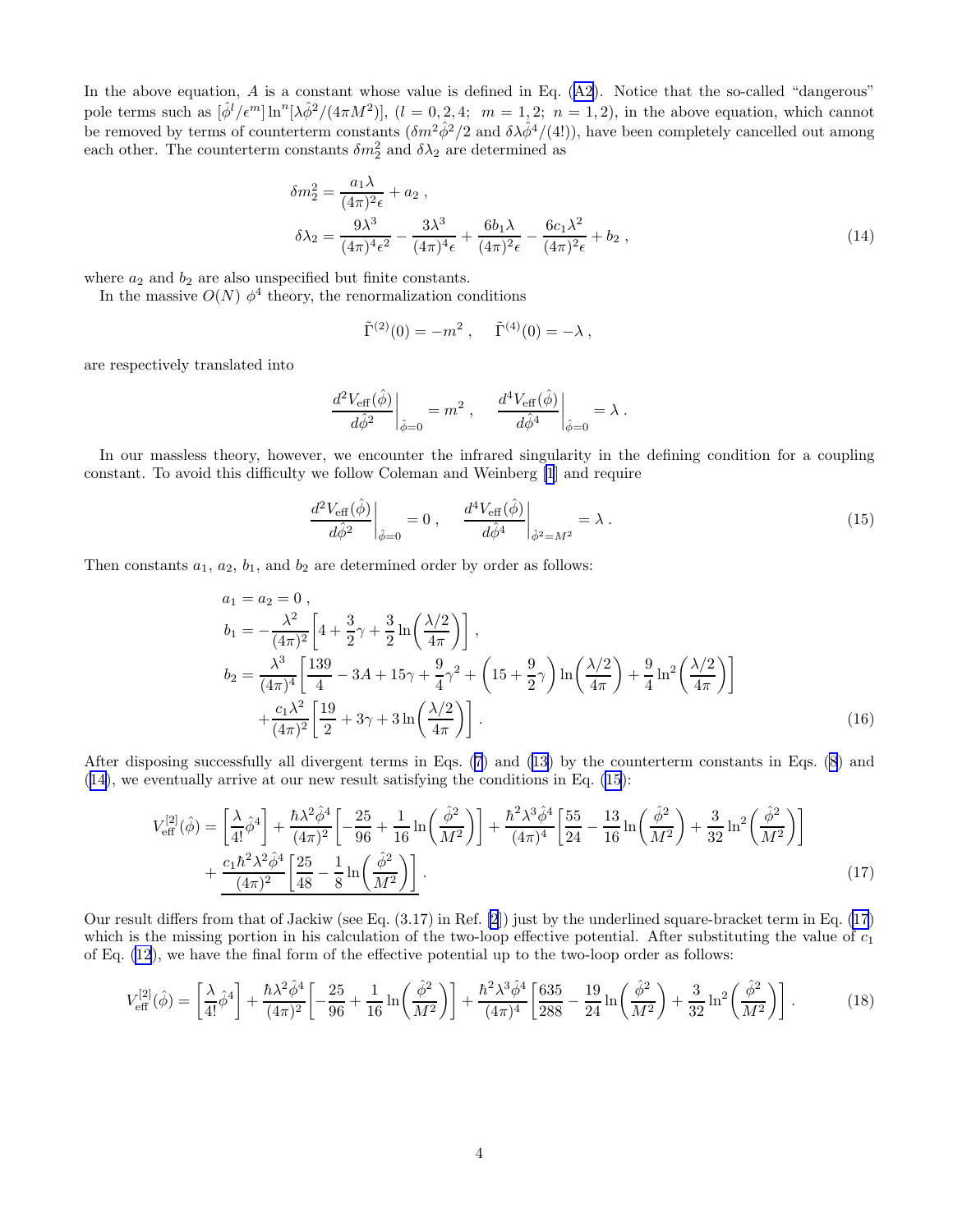# III. DISCUSSION AND CONCLUSION

Let us now apply a renormalization condition  $d^4V_{\text{eff}}(\hat{\phi})/d\hat{\phi}^4|_{\hat{\phi}^2=M^2}=\lambda$  to the two-loop effective potential with most general form of  $V_{\text{eff}}^{(2)}$  as an assumed series solution to the renormalization group equation:

$$
V_{\text{eff}}^{[2]}(\hat{\phi}) = \left[\frac{\lambda}{4!}\hat{\phi}^4\right] + \frac{\hbar\lambda^2\hat{\phi}^4}{(4\pi)^2} \left[-\frac{25}{96} + \frac{1}{16}\ln\left(\frac{\hat{\phi}^2}{M^2}\right)\right] + \frac{\hbar^2\lambda^3\hat{\phi}^4}{(4\pi)^4} \left[\alpha_0 + \alpha_1\ln\left(\frac{\hat{\phi}^2}{M^2}\right) + \alpha_2\ln^2\left(\frac{\hat{\phi}^2}{M^2}\right)\right],\tag{19}
$$

where  $\alpha_0$ ,  $\alpha_1$ ,  $\alpha_2$  are constants. Then we readily obtain

$$
\frac{d^4 V_{\text{eff}}^{[2]}(\hat{\phi})}{d\hat{\phi}^4}\bigg|_{\hat{\phi}^2 = M^2} = \lambda + \frac{\hbar^2 \lambda^3}{(4\pi)^4} \left[24\alpha_0 + 100\alpha_1 + 280\alpha_2\right].
$$
\n(20)

The boxed term (λ-cubic term) on the right-hand side of the above equation is an unwanted term. Thus it should vanish.

Next let us require the parametrization invariance of the theory. The renormalization mass,  $M$ , is indeed an arbitrary parameter, with no effect on the physics of the problem. If we pick a different mass,  $M'$ , then we define a new coupling constant

$$
\lambda' = \frac{d^4 V_{\text{eff}}^{[2]}(\hat{\phi})}{d\hat{\phi}^4} \bigg|_{\hat{\phi}^2 = M'^2} = \lambda + P_1 \lambda^2 + P_2 \lambda^3 , \qquad (21)
$$

where

$$
P_1 = \frac{3\hbar}{2(4\pi)^2} \ln\left(\frac{M'^2}{M^2}\right),
$$
  
\n
$$
P_2 = \frac{\hbar^2}{(4\pi)^4} \left[ (24\alpha_1 + 200\alpha_2) \ln\left(\frac{M'^2}{M^2}\right) + 24\alpha_2 \ln^2\left(\frac{M'^2}{M^2}\right) \right].
$$

Eq. (21) is readily inverted iteratively as

$$
\lambda = \lambda' - P_1 \lambda'^2 + (2P_1^2 - P_2) \lambda'^3 + O(\lambda'^4) .
$$

We now substitute this  $\lambda$  into Eq. (19). Then the two-loop effective potential is given in terms of  $\lambda'$  and  $M'$  as follows:

$$
V_{\text{eff}}^{[2]}(\hat{\phi}) = \left[\frac{\lambda'}{4!}\hat{\phi}^4\right] + \frac{\hbar\lambda'^2\hat{\phi}^4}{(4\pi)^2} \left[-\frac{25}{96} + \frac{1}{16}\ln\left(\frac{\hat{\phi}^2}{M'^2}\right)\right] + \frac{\hbar^2\lambda'^3\hat{\phi}^4}{(4\pi)^4} \left[\alpha_0 + \alpha_1\ln\left(\frac{\hat{\phi}^2}{M'^2}\right) + \alpha_2\ln^2\left(\frac{\hat{\phi}^2}{M'^2}\right) \right] + \left[\frac{25}{32} - \frac{25}{3}\alpha_2 + \left(-\frac{3}{16} + 2\alpha_2\right)\ln\left(\frac{\hat{\phi}^2}{M'^2}\right)\right] \ln\left(\frac{M'^2}{M^2}\right)\right] + O(\lambda'^4) .
$$
 (22)

The parametrization invariance requires that the boxed term in Eq. (22) should vanish. From this and the vanishing boxed term of Eq. (20) we obtain

$$
V_{\text{eff}}^{(2)}(\hat{\phi}) = \frac{\hbar^2 \lambda^3 \hat{\phi}^4}{(4\pi)^4} \left[ -\frac{35}{32} - \frac{25}{6} \alpha_1 + \alpha_1 \ln\left(\frac{\hat{\phi}^2}{M^2}\right) + \frac{3}{32} \ln^2\left(\frac{\hat{\phi}^2}{M^2}\right) \right].
$$
 (23)

This shows us that even if one has an arbitrary value of  $\alpha_1$ , the parametrization invariance still holds. This is the reason why the Jackiw's result (Eq. (3.17) in Ref.[[2\]](#page-6-0)) is safe from the check of the parametrization invariance. In the above equation  $\alpha_1$  is fixed not by the parametrization invariance but by the correct two-loop calculation of the effective potential.

Insummary, Jackiw used a wrong renormalization condtion, Eq. ([9\)](#page-2-0), in the massless  $O(N) \phi^4$  theory and obtained suchan incorrect value of  $\alpha_1$  as  $-\frac{13}{16}$ , but the correct value of  $\alpha_1$  is  $-\frac{19}{24}$  as given by our Eq. ([18\)](#page-3-0).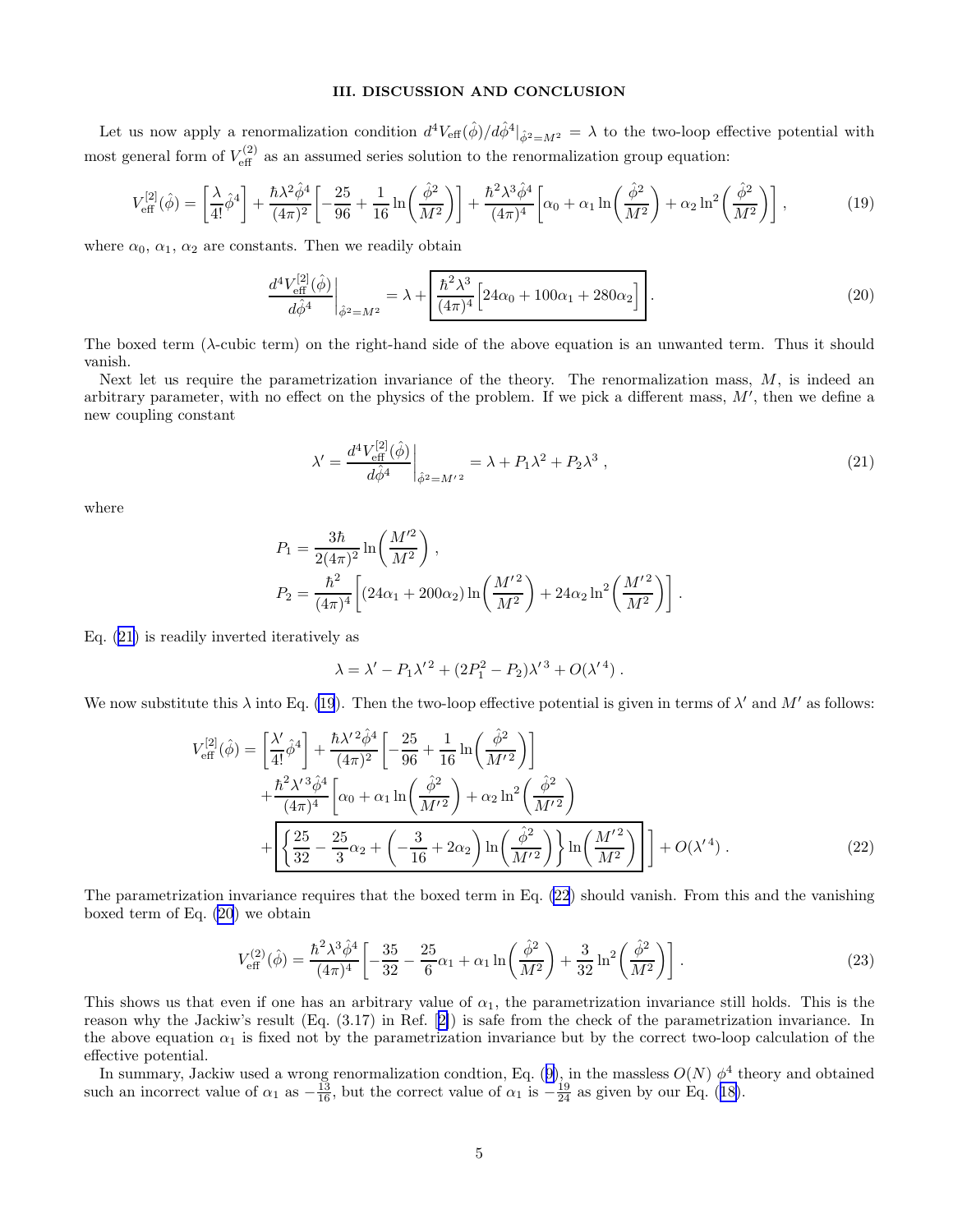# ACKNOWLEDGMENTS

<span id="page-5-0"></span>This work was supported in part by Ministry of Education, Project number BSRI-97-2442 and one of the authors (J. -M. C.) was also supported in part by the Postdoctoral Fellowship of Kyung Hee University.

# APPENDIX: LOOP INTEGRATIONS

In this Appendix, the momenta appearing in the formulas are all (Wick-rotated) Euclidean ones and the abbreviated integration measure is defined as

$$
\int_k = M^{4-n} \int \frac{d^n k}{(2\pi)^n} ,
$$

where $n = 4 - \epsilon$  is the space-time dimension in the framework of dimensional regularization [[4\]](#page-6-0) and M is an arbitrary constant with mass dimension. For the sake of completeness, we simply list one-loop and two-loop integrals needed in our calculations though they are well known. For the two-loop integrations one may refer to Ref. [\[8](#page-6-0)].

#### A. Loop integration formulas

$$
S_1 \equiv \int_k \ln\left(1 + \frac{\xi^2}{k^2 + \sigma^2}\right) = -\frac{(\xi^2 + \sigma^2)^2}{(4\pi)^2} \left(\frac{\xi^2 + \sigma^2}{4\pi M^2}\right)^{-\epsilon/2} \Gamma\left(\frac{\epsilon}{2} - 2\right) + \xi\text{-independent term},
$$
  
\n
$$
S_2 \equiv \int_k \frac{1}{k^2 + \sigma^2} = \frac{\sigma^2}{(4\pi)^2} \left(\frac{\sigma^2}{4\pi M^2}\right)^{-\epsilon/2} \Gamma\left(\frac{\epsilon}{2} - 1\right),
$$
  
\n
$$
S_3 \equiv \int_k \frac{1}{(k^2 + \sigma^2)^2} = \frac{1}{(4\pi)^2} \left(\frac{\sigma^2}{4\pi M^2}\right)^{-\epsilon/2} \Gamma\left(\frac{\epsilon}{2}\right),
$$
  
\n
$$
S_4 \equiv \int_{k, p} \frac{1}{(k^2 + \sigma^2)(p^2 + \sigma^2)[(p + k)^2 + \sigma^2]} = \frac{\sigma^2}{(4\pi)^4} \left(\frac{\sigma^2}{4\pi M^2}\right)^{-\epsilon} \frac{\Gamma^2(1 + \epsilon/2)}{(1 - \epsilon)(1 - \epsilon/2)} \left[-\frac{6}{\epsilon^2} - 3A + O(\epsilon)\right].
$$
 (A1)

In the above equation,  $\gamma$  is the usual Euler constant,  $\gamma = 0.5772156649 \cdots$ , and the numerical value of the constant A in Eq.  $(A1)$  is

$$
A = f(1,1) = -1.1719536193\cdots,\tag{A2}
$$

where

$$
f(a,b) \equiv \int_0^1 dx \left[ \int_0^{1-z} dy \left( -\frac{\ln(1-y)}{y} \right) - \frac{z \ln z}{1-z} \right], \quad z = \frac{ax + b(1-x)}{x(1-x)}.
$$

### B. Calculation of the diagrams in Fig. 3

Diag. 
$$
1 = -\frac{\hbar}{2(4\pi)^{2}} \left( \frac{\delta m^{2} + (\lambda + \delta\lambda)\hat{\phi}^{2}/2}{1 + \delta Z} \right)^{2} \left( \frac{\delta m^{2} + (\lambda + \delta\lambda)\hat{\phi}^{2}/2}{4\pi M^{2}(1 + \delta Z)} \right)^{-\epsilon/2} \Gamma \left( -2 + \frac{\epsilon}{2} \right)
$$
  
\n
$$
= \hbar \left[ -\frac{\lambda^{2}\hat{\phi}^{4}}{8(4\pi)^{2}} \left( \frac{\lambda\hat{\phi}^{2}/2}{4\pi M^{2}} \right)^{-\epsilon/2} \Gamma \left( -2 + \frac{\epsilon}{2} \right) \right]
$$
  
\n
$$
+ \hbar^{2} \left[ \frac{\lambda}{(4\pi)^{2}} \left( -\frac{\delta m_{1}^{2}\hat{\phi}^{2}}{2} - \frac{\delta\lambda_{1}\hat{\phi}^{4}}{4} + \frac{\lambda\delta Z_{1}\hat{\phi}^{4}}{4} \right) \left( 1 - \frac{\epsilon}{4} \right) \left( \frac{\lambda\hat{\phi}^{2}/2}{4\pi M^{2}} \right)^{-\epsilon/2} \Gamma \left( -2 + \frac{\epsilon}{2} \right) \right],
$$
  
\nDiag. 
$$
2 = \hbar^{2} \left[ \frac{\lambda^{3}\hat{\phi}^{4}}{32(4\pi)^{4}} \left( \frac{\lambda\hat{\phi}^{2}/2}{4\pi M^{2}} \right)^{-\epsilon} \Gamma^{2} \left( -1 + \frac{\epsilon}{2} \right) \right],
$$
  
\nDiag. 
$$
3 = \hbar^{2} \left[ -\frac{\lambda^{3}\hat{\phi}^{4}}{24(4\pi)^{4}} \left( \frac{\lambda\hat{\phi}^{2}/2}{4\pi M^{2}} \right)^{-\epsilon} \frac{\Gamma^{2}(1 + \epsilon/2)}{(1 - \epsilon)(1 - \epsilon/2)} \left( -\frac{6}{\epsilon^{2}} - 3A \right) \right].
$$
 (A3)